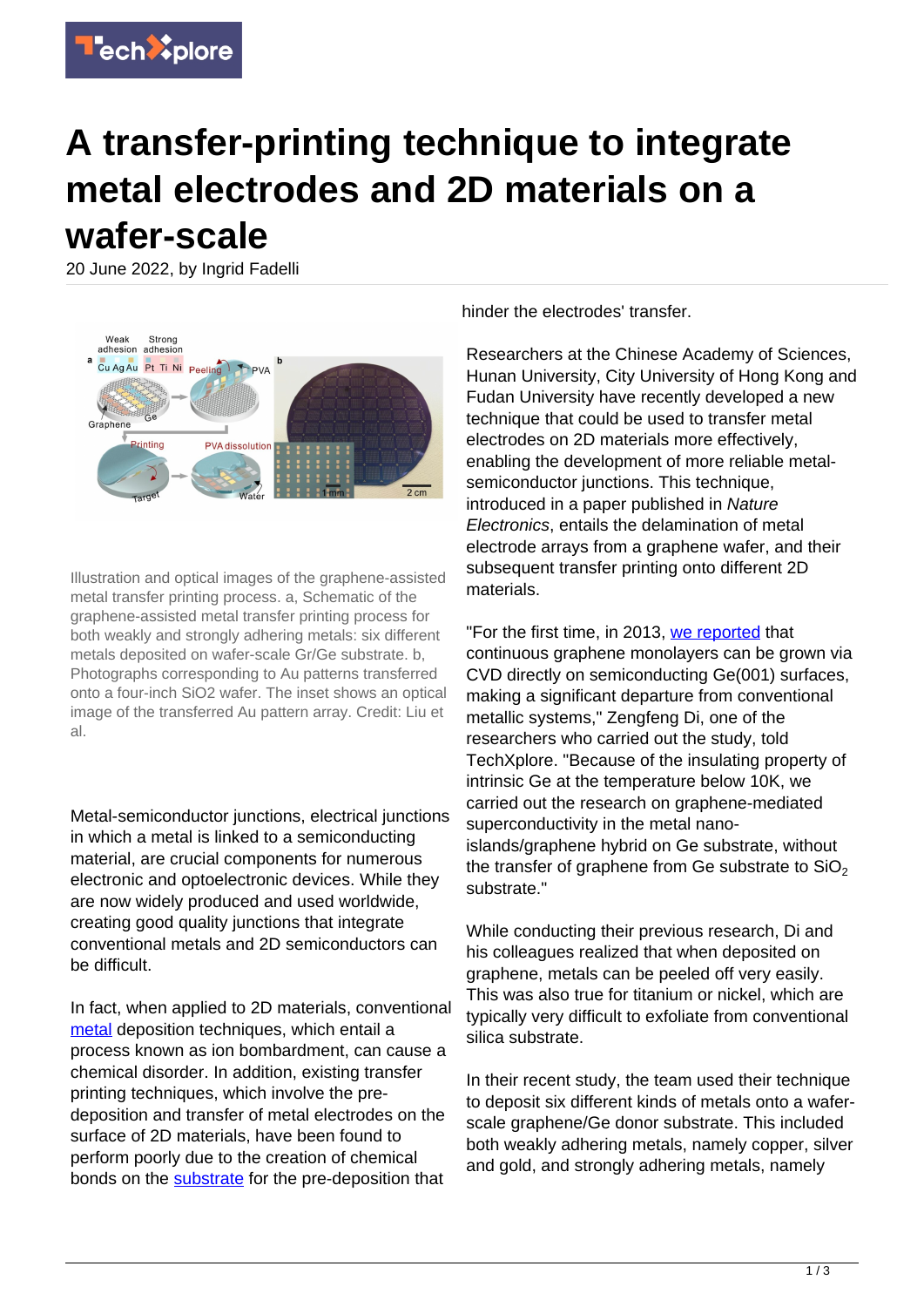

platinum, titanium and nickel.



Electrical properties of the MoS2 back-gated FET array with transferred Ag contacts. a, Optical image of the batch-fabricated MoS2 back-gated FET array on a 1 x 1 cm SiO2 substrate. b, Mapping of the on/off ratios from 10 × 10 back-gated FET devices. c, Transfer characteristics of an individual back-gated FET device. d, Output characteristics of an individual back-gated FET device. Credit: Liu et al.

"Both weakly adhering metals and strongly adhering metals can be easily delaminated," Di explained. "Our scalable, universal, and waferscale metal transfer technique can be utilized to create van der Waals contacts between twodimensional semiconductors and three-dimensional substrate." metals, which are essential for developing 2D electronic and optoelectronic devices."

The researchers' approach for the integration of metal electrodes on 2D materials has several steps. First, it requires the deposition of a metal electrode array on a graphene/Ge substrate. As graphene is free from dangling bonds, the array can be easily peeled off from the substrate's surface using a polymer film.

"After removing the polymer film by deionized water, wafer-scale 3D metal patterns can transfer onto an arbitrary target," Di said. "Compared with the previous transfer printing methods using silica substrate, we can transfer arbitrary metal with 100% yield and scale up the transfer technology to wafer size."

The approach developed by Di and his colleagues is universal and could be used to form van der Waals contacts between various 2D semiconductors and 3D metals. In the future, it could be used to realize new types of van der Waals integrated circuits.

"A prerequisite for practical batch production of 2D devices is the ability of reliable mass production," Di said. "With the graphene-assisted metal transferprinting approach, we created  $\textsf{MoS}_{2}$  transistor arrays which show uniform electrical characteristics and good average values for the on/off current ratio, on-current, and subthreshold swing."

Based on the initial tests they ran, Di and his colleagues think that their graphene-assisted metal transfer approach is a reliable solution for the largescale manufacturing of integrated circuits based on 2D materials. In their next studies, they plan to start using their technique to develop specific components for electronic and optoelectronic devices, to evaluate its effectiveness further.

"Beyond a simple 2D transistor, we are using this technique to fabricate basic 2D logical units, including AND-OR, NOR, and AND gate," Di added. "In addition, the cost of our approach should be further reduced by optimizing the process and increasing the reusability of [graphene](https://techxplore.com/tags/graphene/)/Ge

 **More information:** Guanyu Liu et al, Grapheneassisted metal transfer printing for wafer-scale integration of metal electrodes and two-dimensional materials, Nature Electronics (2022). [DOI:](https://dx.doi.org/10.1038/s41928-022-00764-4) [10.1038/s41928-022-00764-4](https://dx.doi.org/10.1038/s41928-022-00764-4)

Gang Wang et al, Direct Growth of Graphene Film on Germanium Substrate, Scientific Reports (2013). [DOI: 10.1038/srep02465](https://dx.doi.org/10.1038/srep02465)

© 2022 Science X Network